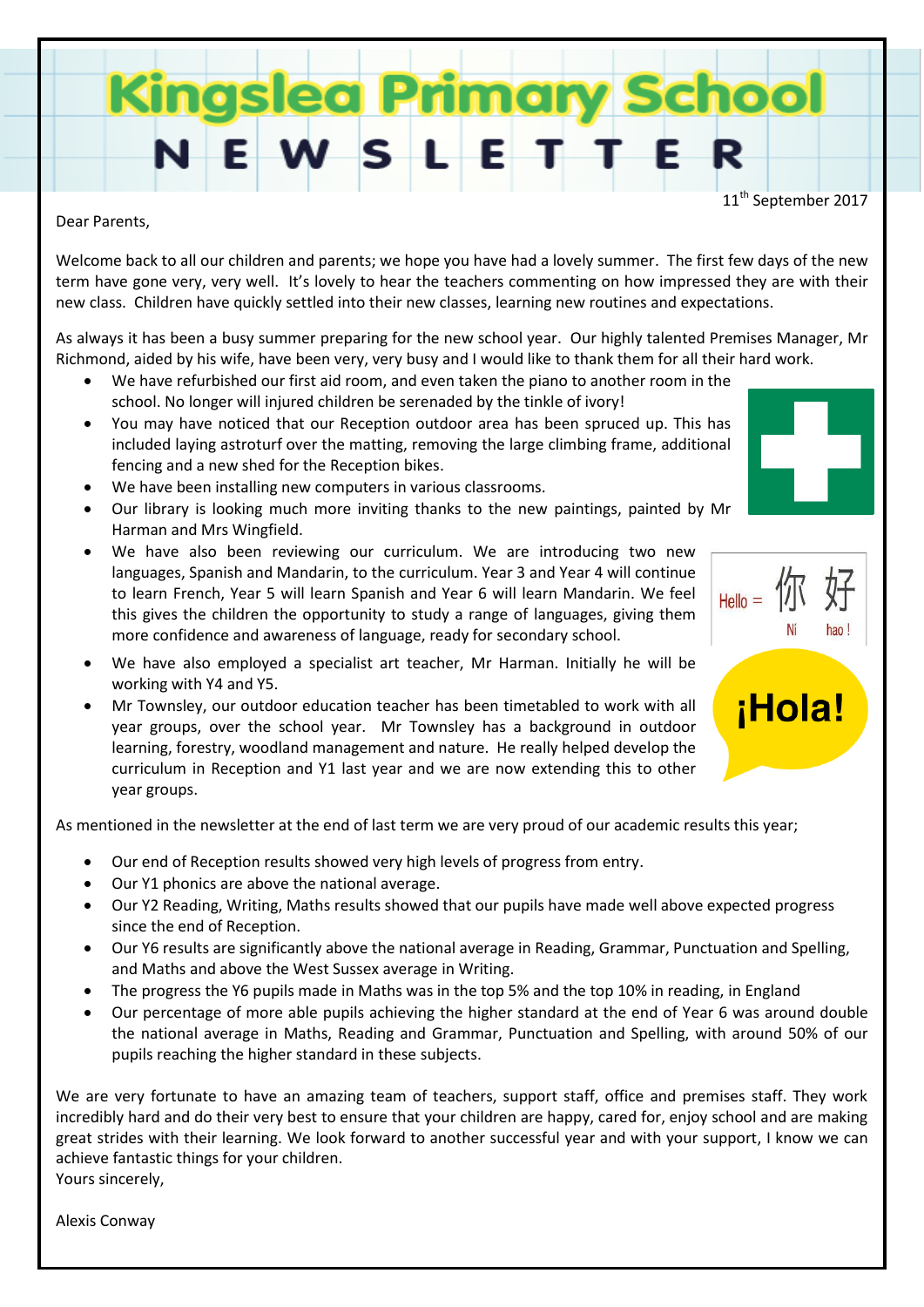#### **Meet the teachers**

On Wednesday 13<sup>th</sup> September, we would like to invite all parents to come and meet the class teachers. We will be running the meeting twice, at 2.30pm and 6.00pm. For both meetings please enter the school via the office. The meeting will last for approximately 20/30 minutes and you are welcome to take your child home once the afternoon meeting has finished. It is important that every child has a representative at the meeting to ensure all parents are clear about the curriculum, routines and expectations.

#### **Uniform**

I am always very proud with how smart and well-presented our children are. Just a reminder that school shoes should be black and should not have flashing lights!!! Earrings must be studs and hair over shoulder length should be tied back.

#### **Performances for 2017/18**

As per my last newsletter you can see from the date sheet attached that we are

continuing with the separate Reception and Y1/Y2 Christmas performances. We have booked in an additional performance for each; this will allow more family members to come and watch. Rather than limiting each family to two tickets we hope to offer each family 4 or 5 tickets for the performances. At parent forum we discussed the importance of 'performance' and my thoughts on bringing more variety into what the children perform over the course of a year. Rather than each year group do a Christmas performance year after year, only Reception and Y1/2 will do a Christmas Production and we will vary the other year group's performances. For example, one year group may do an Easter performance or a play; more information to follow for Y3 – Y6 next term.

#### **Chartered College**

We are very proud to announce that Kingslea has been selected to be a founding network school for the Chartered College of Teaching. The Chartered College aims to achieve excellence in teaching and leadership in schools across the country by supporting, developing and giving a voice to teachers, enabling them to be the very best they can be. As a network school we will be hosting events and supporting collaborative knowledge-sharing alongside

schools, universities and other educational organisations across the country. If you would like to find out more please see<https://chartered.college/networks>

#### **Clubs**

We had an overwhelming response to our extra-curricular club offering. Thank you to all of you who have requested a place. You will receive an email next week for each club to which your child has been allocated a place. Many of the clubs were heavily oversubscribed\* so if you do not receive an email,

please presume you haven't got a place at that club. Clubs start on Monday 18th September and run until Friday 8th December. Please note that during the week of 17th October (Parents' Evening) only Code Club, Karate Club and Mrs Jagota's, clubs

will run. Please remember that if your child would like to sing at the O2 they do need to attend Choir Club. If they would like to be considered to represent the school at tournaments

and other events they need to attend the relevant club e.g. football, netball etc. \*Waiting lists will operate for all oversubscribed clubs, we aim to offer all children on the waiting list a place in their chosen club for the following term (subject to numbers).

#### **Start/end of the day**

Please remember that the school gates will be open from 8.30am and the bell will ring at 8.45am for children to enter classrooms. Teachers will be setting early morning work from 8.45am. The gates will be locked at 8.55am. If you arrive after that time you must enter via the school office, where children will be marked in late. You may also meet a grumpy Mr Conway!! At the end of the day learning finishes at 3.10pm for Reception, 3.15pm for Year 1,2 and 3.20pm for Year 3,4,5,6. Children will be dismissed from classrooms once they have packed up and are ready to leave. This will be a few minutes after the stated end of the day time.











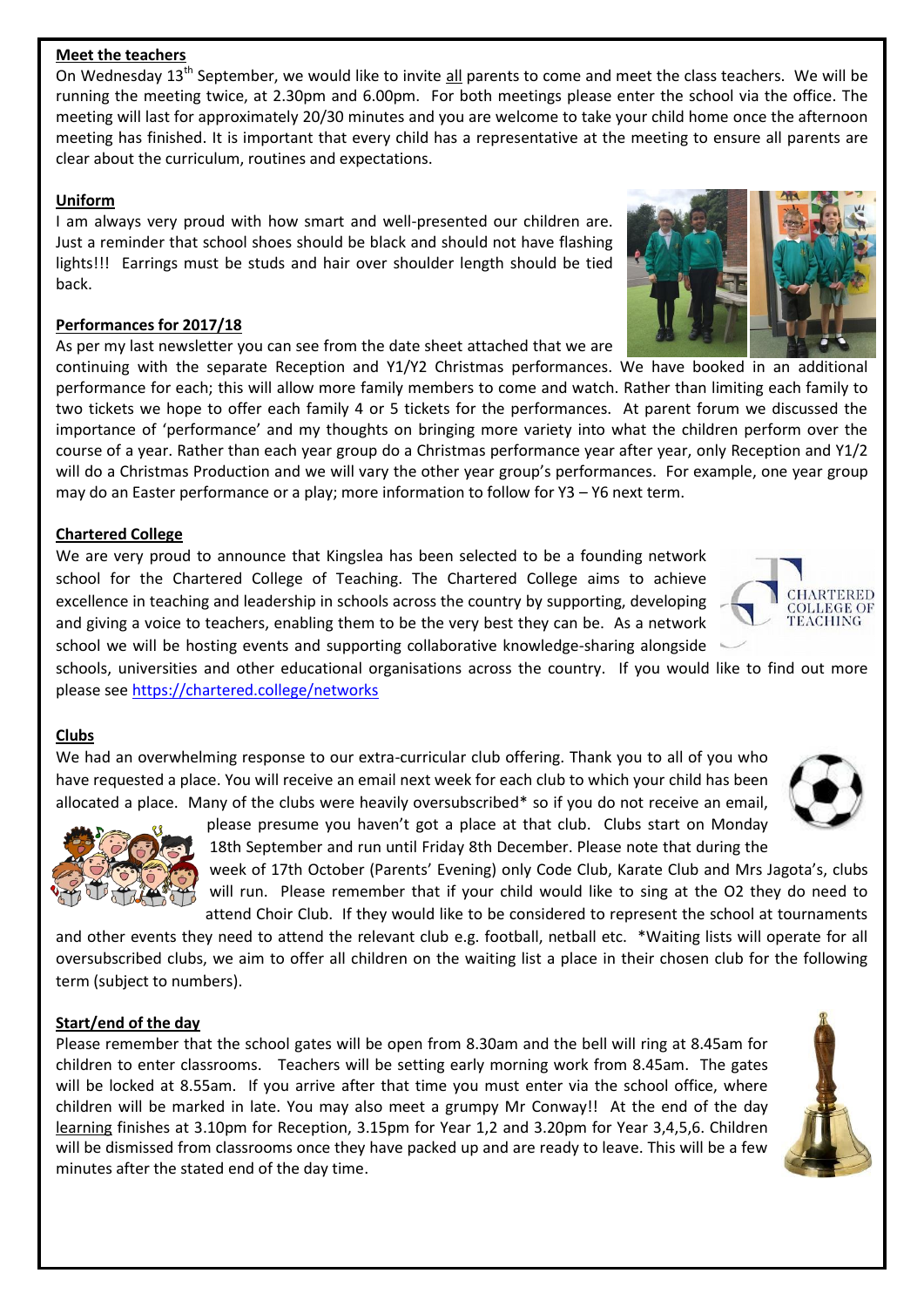#### **Conkers**

It's that time of year again. After last year's great success we are organising the  $2^{nd}$ Kingslea Conker Championship. A letter will be coming out soon, but we thought we would warn you in advance so you can collect your conker, string it and practice. The 'competition' is open to Year 1 to Year 6.



#### **INSET**

You may wonder what teachers do on an INSET day. This year all teachers and teaching assistants spent time looking at how we teach reading comprehension and how we can instil a love of reading into our children. We looked at coaching and how we use coaching to develop our teaching. We also looked at particular aspects of teaching that we want to develop across the school, namely; habits of discussion, modelling, using errors to develop learning and 'beginning with the end'. We also discussed the wider curriculum and how we can develop pupils skills and outcomes in Art.

#### **KLASS EVENTS**

Welcome to a new school year, and this year is no exception from the last, we have a fabulous range of events lined up for this term. Everyone is invited to our AGM (date to be confirmed) and we shall be holding a coffee morning and second hand uniform sale...A chance to meet the committee and others parents for a relaxed natter! (Date to be confirmed). KLASS is vital in raising funds for the school and organising events for children and parents, which bring our school community together. Remember what another wonderful Summer Fayre we had in July. Please come along to find out more about plans for this year. We shall also be running a disco for all year groups on Friday 17<sup>th</sup> November and our annual Firework night is [on Friday](x-apple-data-detectors://2/) 3rd [November 6.00pm to 8.00pm.](x-apple-data-detectors://2/) We will be holding our Christmas Bazaar for the children on Monday  $4<sup>th</sup>$  December. There will also be a special evening event for parents and teachers - details to follow - watch this space!!

#### **Mathletics / Times Table Rockstars / My Maths**

We are varying the online maths homework this year. Year 1 to Year 3 will continue with Mathletics. We would like Y1 to aim for 600 points, Y2 800 points and Y3 1000 points. Remember, to get a certificate you need to get 1000 during the week. (The Mathletics week ends on a Sunday evening). We are introducing Times Table Rockstars to Y4 and Y5, and Y6 will be completing My Maths, which we feel is more appropriate for their age group. If you have any questions regarding online maths homework please speak to your child's teacher at the curriculum meeting.

#### **Parent Forum**

I have booked in two parent forums for this term; both are on the  $31<sup>st</sup>$  October at 9.15am and 6.30pm. The agenda will be sent out nearer the time but the 6.30pm meeting will involve a session on coding. If you would like to come along for an informal chat about a wide variety of topics and our aims for this year, do put the date in your diary.

#### **Volunteers meeting**

If you would like to volunteer in school on a regular basis we are holding our volunteers meeting on Tuesday  $19<sup>th</sup>$ September at 9.15am and Wednesday  $20<sup>th</sup>$  September at 2.30pm. It is important that all volunteers, new and experienced attend the meeting. Please contact Mrs King in the school office to book your place.

#### **Reception Applications for September 2018**

Applications open on Monday 2<sup>nd</sup> October 2017 for children due to start school in September 2018. Applications close on Monday 15th January 2018. Application details can be found at **[www.westsussex.gov.uk](http://www.westsussex.gov.uk/)**. Even if you have a sibling currently at Kingslea you still need to apply. We have several dates available for prospective Reception parents and children to visit the school. Please contact Mrs King in the school office to book.

### *Notes from the School Office*

o *Medications/Inhalers etc. – Many of you have already returned medications and inhalers to school. If you have not yet done so, please ensure that any medication your child requires is returned either to the classroom or the school office as soon as possible. If your child no longer requires an inhaler in school please let Mrs Hill in the Office know so we can amend our records.*

o *Old £1.00 Coins – Just a reminder that the old style £1.00 coin stops being legal tender in October, therefore the school will not accept any old £1.00 coins in payment after 29<sup>th</sup> September.*